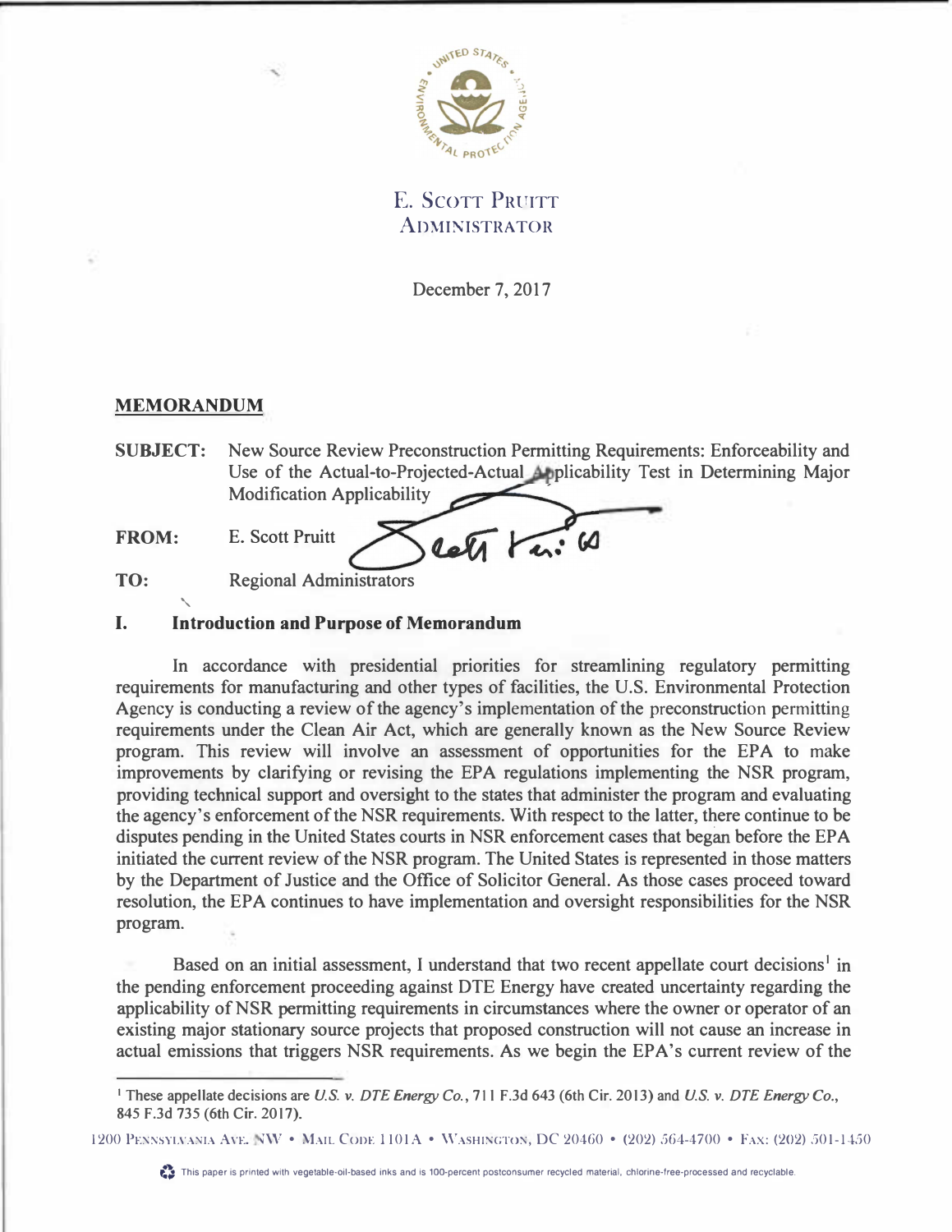**NSR program, this memorandum communicates how the EPA intends to apply and enforce certain aspects of the applicability provisions of the NSR regulations�that have been addressed in these appellate decisions.** 

**In particular, this memorandum addresses the EPA's intended approach concerning the procedures contained in the NSR Reform Rules<sup>2</sup>(and approved state regulations that reflect the content of those rules) for sources that have used or intend to use "projected actual emissions" in determining NSR applicability and the associated pre- and post-project source obligations. While this memorandum describes our current intended approach for future matters, decisions about how to proceed in ongoing enforcement matters will be made on a case-by-case basis. We believe this memorandum is necessary to provide greater clarity for sources and states implementing the NSR regulations. The guidance is also generally consistent with the NSR Reform Rules and with EPA objectives and ongoing efforts to clarify and streamline the NSR program requirements and reduce burden on regulated sources in accordance with recent Presidential actions.<sup>3</sup>**

**The remainder of this memorandum is organized into two sections. Section II contains relevant CAA, regulatory and litigation background. Section III contains a discussion of the issues**  raised by the DTE litigation and addresses the EPA's current intended approach concerning the **following specific topics: 1) consideration of post-project emissions management in determining NSR applicability; 2) the role of post-project actual emissions in major modification applicability; 3) the EPA oversight and enforcement of pre-project NSR applicability analyses involving the actual-to-projected-actual applicability test; and 4) the role of EPA-approved state and local NSR**  programs.in implementing NSR requirements.

**This memorandum explains how the EPA intends to apply and enforce certain requirements of the NSR regulations as we begin review of that program. This document is not a rule or regulation, and the guidance it contains may not apply to a particular situation based upon the individual facts and circumstances. This memorandum does not change or substitute for any law, regulation or other legally binding requirement and is not legally enforceable. This**  memorandum is not final agency action, but merely clarifies the EPA's current understanding **regarding certain elements of the NSR regulations.** 

## **II. Background on CAA and Regulatory Provisions and DTE Litigation**

#### *A. Relevant CAA and EPA Regulatory Provisions*

**The NSR provisions of the CAA and of the EPA's implementing regulations require new major stationary sources and major modifications at existing major stationary sources to, among other things, obtain an air quality permit before beginning construction. This permitting process for major stationary sources is required whether the major source or major modification is planned for an area where the national ambient air quality standards (NAAQS) are exceeded** 

**<sup>2</sup>In 2002, the EPA issued a final rule that revised the regulations governing the major NSR program. 67 FR 80186. We refer generally to these rule provisions as "NSR Reform."** 

**<sup>3</sup>***See e.g.,* **Presidential Memorandum: Streamlining Permitting and Reducing Regulatory Burdens for Domestic Manufacturing (January 24, 2017); Executive Order 13777: Enforcing the Regulatory Reform Agenda (February 24, 2017).**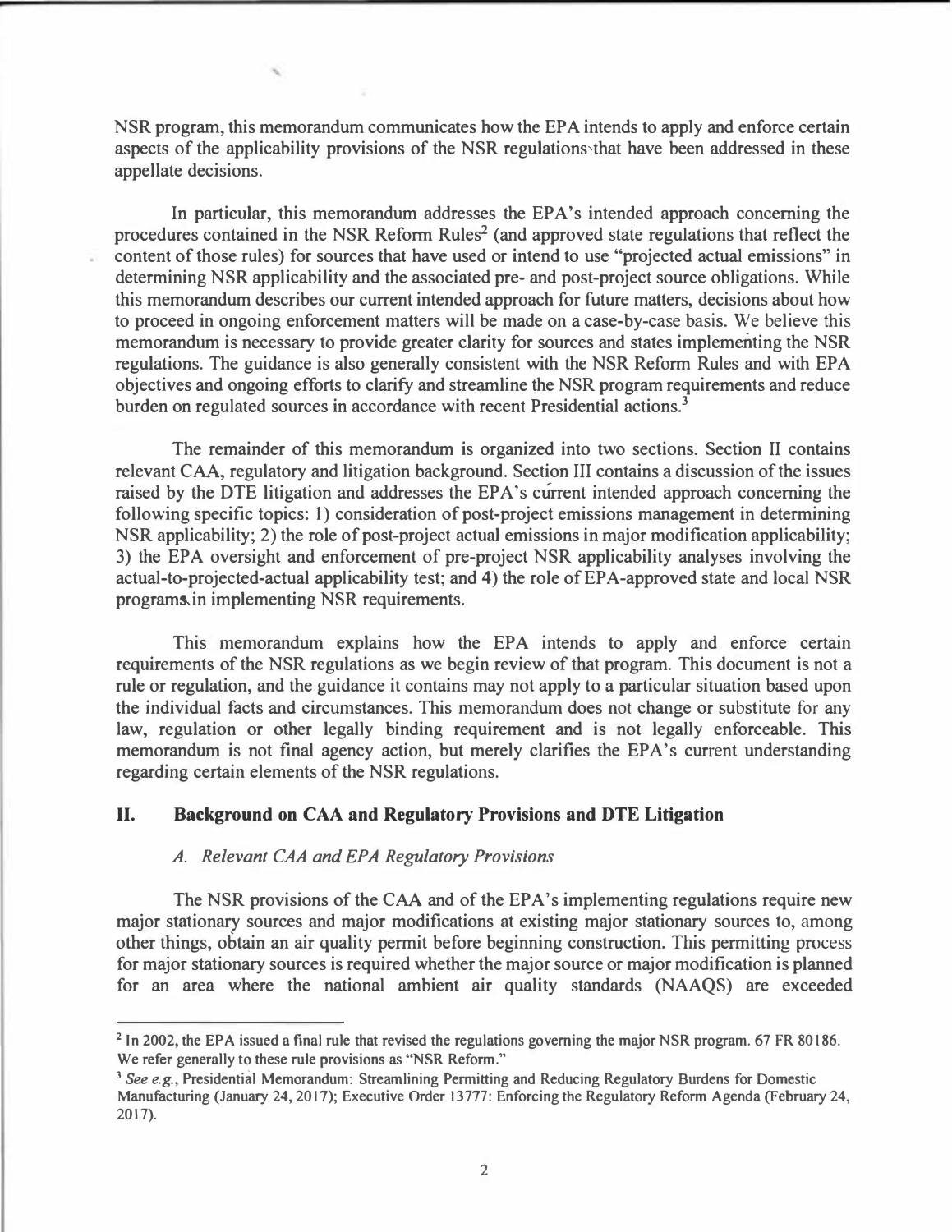(nonattainrnent areas) or an area where the NAAQS have not been exceeded (attainment and unclassifiable areas). In general, permits for sources in attainment areas and for other pollutants regulated under the major source program are referred to as prevention of significant deterioration (PSD) permits, while permits for major sources emitting nonattainment pollutants and located in nonattainrnent areas are referred to as nonattainment NSR (NNSR) permits. The entire preconstruction permitting program, which includes the PSD and the NNSR permitting programs, is referred to as the NSR program.**<sup>4</sup>**

The CAA defines a "modification" as "any physical change in, or change in the method of operation of, a stationary source which increases the amount of any air pollutant emitted by such source or which results in the emission of any air pollutant not previously emitted." 42 U.S.C. §  $7411(a)(4)$ . A "major modification" is defined in the regulations as "any physical change in or change in the method of operation of a major stationary source that would result in: a significant emissions increase (as defined in paragraph (b)(40) of this section) of a regulated NSR pollutant (as defined in paragraph  $(b)(50)$  of this section); and a significant net emissions increase of that pollutant from the major stationary source."  $40 \text{ C.F.R. }$  §  $52.21(b)(2)(i)$ .

The NSR applicability procedures in the regulafions reaffirm the role of the "project" emissions increase<sup>5</sup> and "net emissions increase"<sup>6</sup> in determining major modification applicability: "... a project is a major modification for a regulated NSR pollutant if it causes two types of emissions increases – a significant emissions increase (as defined in paragraph  $(b)(40)$  of this section), and a significant net emissions increase (as defined in paragraphs (b)(3) and (b)(23) of this section). The project is not a major modification if it does not cause a significant emissions increase. If the project causes a significant emissions increase, then the project is a major modification only if it also results in a significant net emissions increase." 40 C.F.R. §  $52.21(a)(2)(iv)(a)$ .

Prior to beginning construction of a project the owner or operator of the major stationary source must calculate the emissions increases that it projects will be caused by the project and potentially the net emissions increase to determine if NSR permitting is required. The procedure for calculating whether a significant emissions increase will occur as a result of a modification is emission unit specific and depends upon whether the emissions unit is new or existing. For new emissions units, increases are calculated using the "actual-to-potential" test, and for existing emissions units, increases are calculated using the "actual-to-projected-actual" applicability test.

**<sup>4</sup>**The CAA requirements for PSD programs set forth under at 42 U.S.C. §§ 7470-7479 are implemented by the EPA's PSD regulations found at 40 C.F.R. *§* 51.166 (minimum requirements for an approvable PSD State Implementation Plan) and 40 C.F.R. *§* 52.21 (PSD permitting program for permits issued under the EPA's federal permitting authority). The CAA sets forth requirements for state implementation plans for nonattainment areas at 42 U.S.C. §§ 7501-7515, and the general provisions include NNSR permitting requirements at 42 U.S.C. §§ 7502(c)(5) and 7503. The CAA 's NNSR permitting requirements are implemented by the EPA 's NNSR regulations found at 40 C.F.R. § 51.165, § 52.24 and part 51 of Appendix S. This memorandum cites certain definitions and requirements in the federal PSD regulations at 40 C.F.R. *§* 52.21. However, the other NSR regulations identified contain analogous definitions and requirements, and the statements in this memorandum also apply to those analogous provisions. *<sup>5</sup>*A "project" is defined as "a physical change in, or change in the method of operation of, an existing major stationary source." 40 C.F.R § 52.2l(b)(52).

<sup>&</sup>lt;sup>6</sup> The net emissions increase is calculated as the sum of the project emissions increase, calculated pursuant to 40  $C.F.R.$  §  $52.21(a)(2)(iv)$ , and any other increases and decreases in actual emissions at the major stationary source that are contemporaneous and otherwise creditable. *See* 40 C.F.R. § 52.21 (b)(3).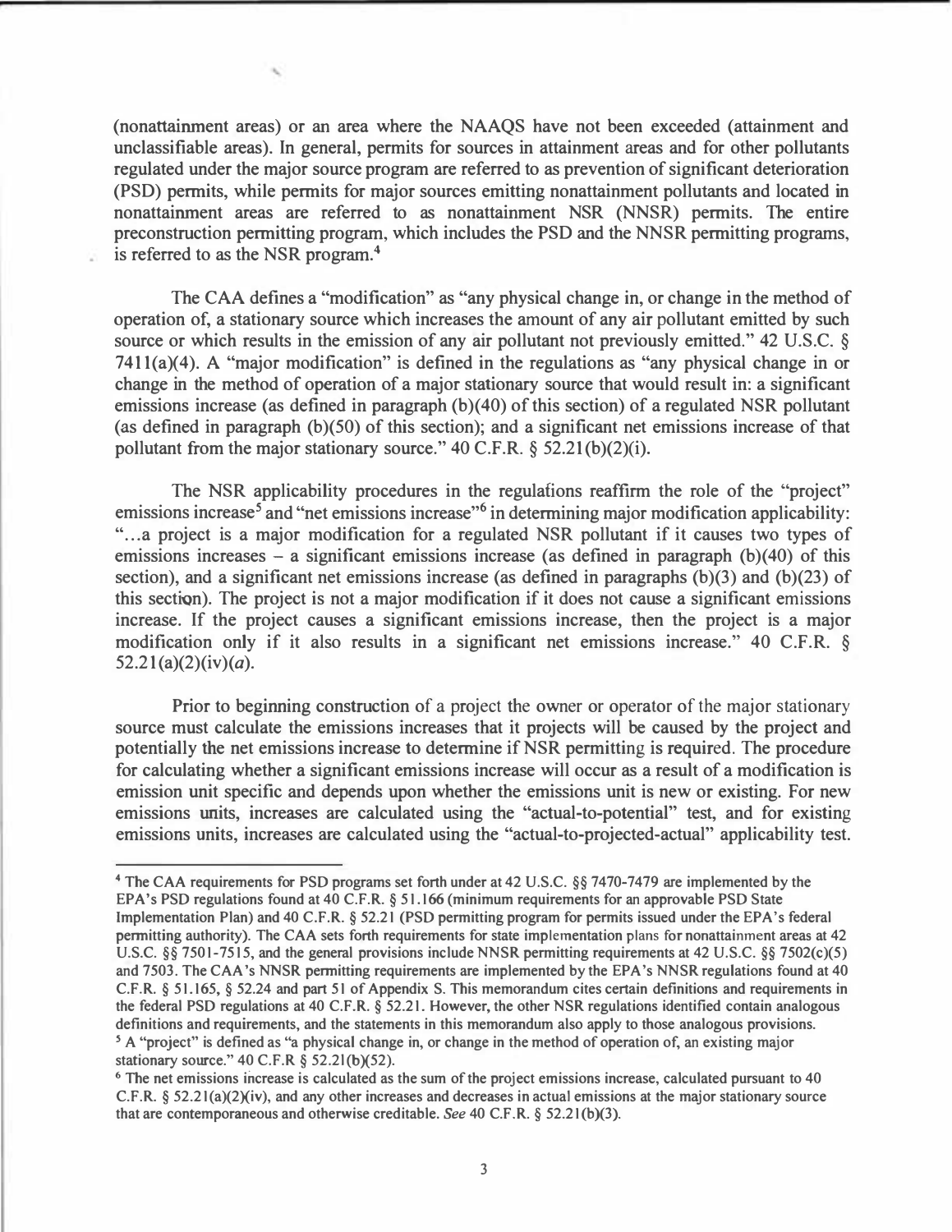*See* 40 C.F.R § 52.2l(a)(2)(iv). Under both applicability tests, pre-project actual emissions are established using "baseline actual emissions," which are defined specifically for existing electric utility steam generating units and separately for all other existing emissions units. *See* 40 C.F .R § 52.2l(b)(48). Under the actual-to-potential test, an emissions increase is calculated as the difference between the potential to emit (as defined at 40 C.F.R  $\S$  52.21(b)(4)) following completion of the project and the baseline actual emissions. Under the actual-to-projected-actual applicability test, an emissions increase is calculated as the difference between the projected actual emissions (as defined at 40 C.F.R § 52.2l(b)(41) ) and the baseline actual emissions.**<sup>7</sup>**

The focus of this memorandum is on the actual-to-projected-actual applicability test and associated requirements in the NSR regulations. "Projected actual emissions" is defined as "the maximum annual rate, in tons per year, at which an existing emissions unit is projected to emit a regulated NSR pollutant in any one of the 5 years following the date the unit resumes regular operation after the project, or in any one of the 10 years following that date, if the project involves increasing the emissions unit's design capacity or its potential to emit that regulated NSR pollutant and full utilization of the unit would result in a significant emissions increase or a significant net emissions increase at the major stationary source." 40 C.F.R § 52.21(b)(41)(i). In making a projection, the owner or operator "[s]hall consider all relevant information, including but not limited to, historical operational data, the company's own representations, the company's expected business activity and the company's highest projections of business activity, the company's filings with the State or Federal regulatory authorities, and compliance plans under the approved State Implementation Plan." 40 C.F.R § 52.21(b)(41)(ii)(*a*). In order to determine the projected increase that results from the particular change consistent with the definition of "major modification," the owner or operator "[s]hall exclude, in calculating any increase in emissions that results from the particular project, that portion of the unit's emissions following the project that an existing unit could have accommodated during the consecutive 24-month period used to establish the baseline actual emissions under paragraph  $(b)(48)$  of this section and that are also unrelated to the particular project, including any increased utilization due to product demand growth."**<sup>8</sup>**40 C.F.R §  $52.21(b)(41)(ii)(c)$ . Finally, the rules contain objective calculation requirements (e.g. for electric utility steam generating units, baseline actual emissions must be based on a consecutive 24-month period in the 5-year period immediately preceding the project, and in order not to trigger NSR permitting requirements, the calculated emissions increase may not equal or exceed numerical "significance" thresholds). *See* 40 C.F.R. §52.2l(b)(23), (48).

With respect to the role of post-project actual emissions in the major modification applicability provisions, the regulations state the following: "Regardless of any such preconstruction projections, a major modification results if the project causes a significant emissions increase and a significant net emissions increase." 40 C.F.R. *§* 52.2l(a)(2)(iv)(b). In addition, the regulations contain specific recordkeeping, monitoring and reporting provisions set forth at 40 C.F.R. *§* 52.21(r)(6) that apply in circumstances where there is a "reasonable

**<sup>7</sup>In lieu of using projected actual emissions, owners or operators may use potential to emit.** *See* **40 C.F.R §**  52.21(b)(41)(ii)(d).

**<sup>8</sup>This provision is sometimes referred to as the "demand growth exclusion," when used in the context of utilities or the "independent factors exclusion," when used in the context of other manufacturing operations, and qualifying emissions are sometimes referred to as "excludable emissions." There is no presumption that an emissions increase**  following that change was caused by the change, but rather, this is the analysis required under  $\S 52.21(b)(41)(ii)(c)$ .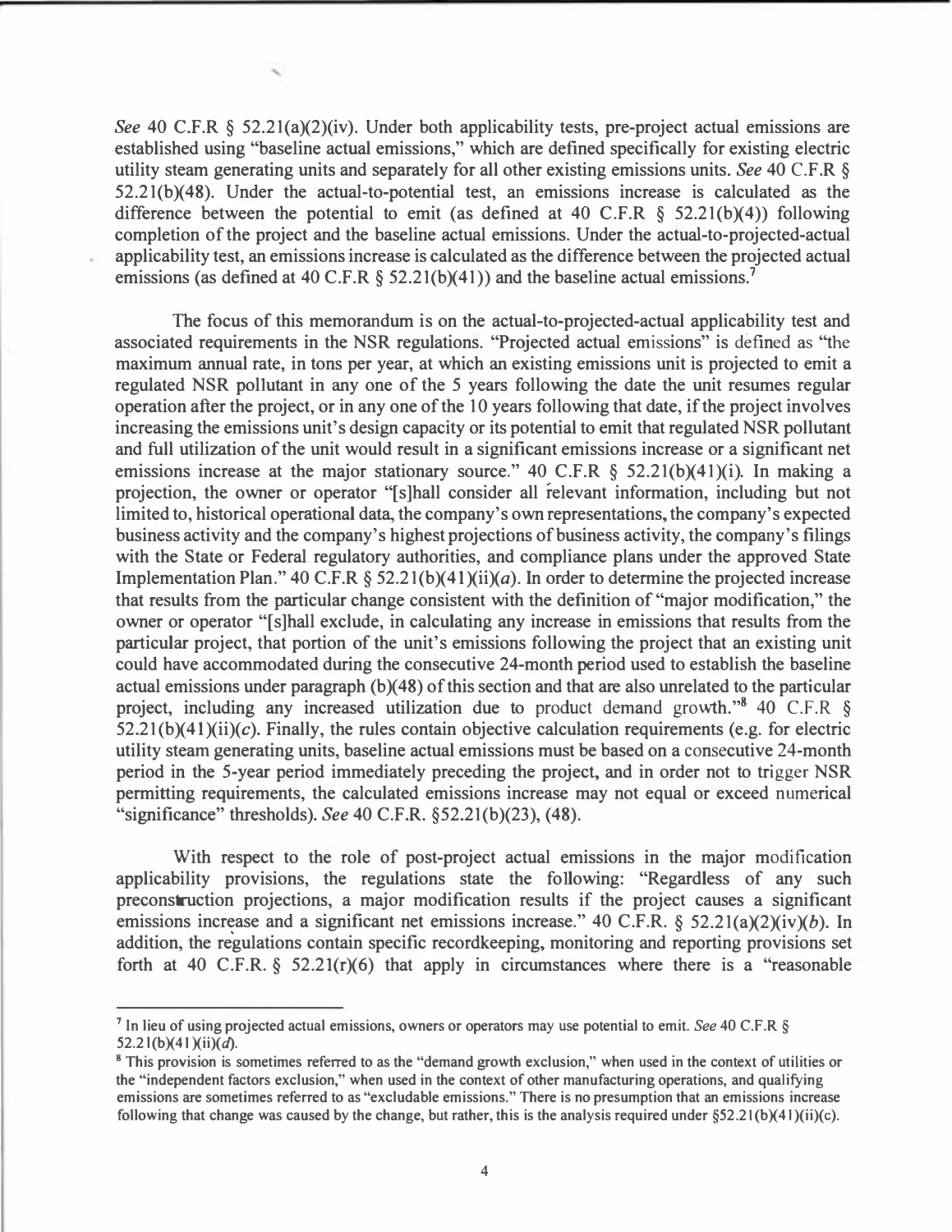**possibility," as that term is defined at 40 C.F.R. § 52.2 l (r)(6)(vi), that a project that is not projected to cause a significant emissions increase may nevertheless result in an actual significant emissions increase of a regulated NSR pollutant.**9 **Depending on the reasonable possibility criteria applicable to a project and the type of emissions unit(s) involved, owners or operators must comply with one or more of the following requirements: 1) document and maintain a pre-project record of the NSR applicability information identified at 40 C.F.R. §52.2l(r)(6)(i); 2) for electric utility steam generating units only, submit the information set out in paragraph (r)(6)(i); 3) monitor and record emissions, on a calendar-year basis, for a period of five or 10 years after the unit resumes regular operations after the change ( depending on whether there is an increase in the design capacity or potential to emit); 4) for electric utility steam generating units only, submit a report of annual emissions for each year that monitoring is required; and 5) for all other units, submit a report if annual emissions exceed the baseline actual emissions by a significant amount and if such emissions differ from the pre-construction projection.** *See* **40 C.F.R. § 52.21(r)(6)(i) - (v). For projects subject to 5-year post-change emissions tracking, the EPA indicated in the NSR Reform rule preamble that it would "presume that any increases that occur after 5 years are not associated with the physical or operational changes."**<sup>10</sup>

### *B. DTE Litigation*

**Since 2010, the EPA has been involved in an enforcement action and litigation concerning a construction project at the DTE Monroe, Michigan power plant. At issue in that litigation has been a dispute between the EPA and DTE on the relationship between the requirements in the regulations that govern pre-project NSR emission projections and the role of post-project emissions monitoring.** 

**The DTE litigation has resulted in two separate decisions by the same panel of three judges on the U.S. Court of Appeals for the Sixth Circuit. Neither of these decisions were unanimous, and in the second decision, each judge wrote a separate opinion. In the first decision, two of the three judges agreed that the EPA could pursue enforcement based solely on a claim that the source had failed to properly project, in accordance with the regulations, future emissions, even though actual emissions from the source had not increased after the construction was completed and the source resumed operation.** *See US. v. DTE Energy Co.,* **711 F.3d 643, 649-650, 652 (6th Cir. 2013). In allowing enforcement based solely on violations of EPA regulations governing future emission projections, the majority opinion cautioned against EPA "second guessing" a projection. The third judge dissented based on her view that there was no enforceable violation of the EPA's projection regulations when there was no post-construction emissions increase.** *See id.* **at 652-53. After the case reached the Sixth Circuit for the second time, the two judges who had agreed in the first case (that the EPA could pursue enforcement based solely on an allegedly improper projection) were**  unable to agree on the extent to which the EPA could "second guess" such a projection. *United States v. DTE Energy Co.,* **845 F.3d 735 (6th Cir. 2017). One of these two judges concluded that DTE had satisfied the basic requirements for making projections and the other concluded DTE had not.** *Compare id.* **at 738-740** *with id.* **at 751-55. The third judge (the same one who dissented in the first case) concluded that she was required to follow the majority holding in the first case that the EPA could pursue enforcement based solely on an improper projection and then sided with the** 

**<sup>9</sup>These provisions are sometimes referred to as the "reasonable possibility" rule provisions.** 

<sup>&</sup>lt;sup>10</sup> 67 FR 80197 (December 31, 2002).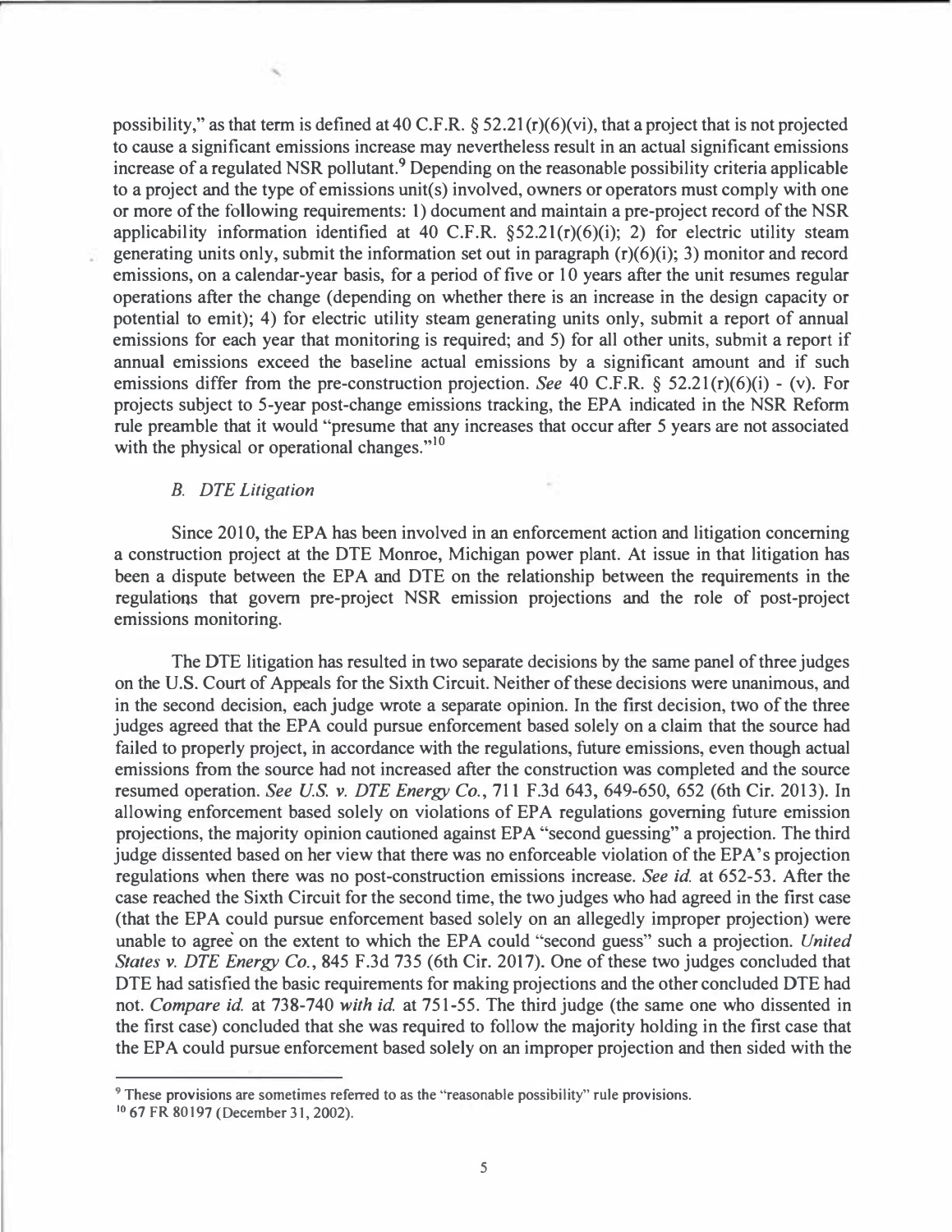**judge who found DTE had not adequately justified its projection (while declining to support the parts of her colleague's opinion that could be read to expand the majority opinion in the first case).**  *See id.* **at 742.** 

**The matters at issue in the DTE litigation are complex, and the appellate court decisions have left ambiguity regarding the scope of the applicable regulations and what sources must do to comply. Further, the Supreme Court has been asked to review the second appellate court opinion. Considering this uncertainty, the EPA believes it would be helpful to explain to stakeholders how the EPA plans to proceed in implementing and exercising its authority under those regulations pending further review of these issues by the EPA.** 

#### **III. Discussion**

**As described previously, the NSR regulations require owners or operators to perform a preconstruction applicability analysis to determine whether a proposed project would result in a significant emissions increase and a significant net emissions increase, thus triggering the requirement to obtain an NSR permit. The regulations also specify the information used in that analysis that, when certain criteria in the "reasonable possibility" rule provisions are met, shall be documented, maintained and in certain cases submitted to the reviewing authority prior to beginning construction.** *See* **40 C.F.R.** *§§* **52.2l(a)(2), 52.2l (r)(6)(i), (ii). If required, the preproject record must contain: 1) a description of the project; 2) identification of the emissions unit(s) whose emissions of a regulated NSR pollutant could be affected by the project; and 3) a description of the applicability test used to determine that the project is not a major modification for any regulated NSR pollutant, including the baseline actual emissions, the projected actual emissions, the amount of emissions excluded under paragraph (b )( 41 )(ii)(c) and an explanation for why such**  amount was excluded and any netting calculations,<sup>11</sup> if applicable. *See* 40 C.F.R.  $\S$  52.21(r)(6)(i).

**One issue that has arisen with respect to determining projected actual emissions resulting from a proposed project is whether it is permissible under the regulations for an owner or operator to factor into the projection an intent to actively manage future emissions from the project on an ongoing basis to prevent a significant emissions increase or a significant net emissions increase from occurring. The EPA notes that the rule language specifically provides that "all relevant information**" shall be considered in making a projection. See 40 C.F.R  $\S$  52.21(b)(41)(ii)(a). **Pending further review of the issues described above by the EPA, the EPA intends to apply the NSR regulations in accordance with this language such that the intent of an owner or operator to manage emissions from a unit in that manner after a project is completed represents relevant information in the context of projecting future actual emissions from that unit that could be considered along with other relevant information in making an emissions projection, as provided in the NSR regulations.** 

**In finalizing the 2002 NSR rule revisions, the EPA explained that owners or operators "will not be required to make the projected actual emissions projection through a permitting action" and** 

<sup>&</sup>lt;sup>11</sup> The term "netting" refers to determining the net emissions increase. The net emissions increase is calculated as the sum of the projected emissions increase, calculated pursuant to 40 C.F.R. § 52.21(a)(2)(iv), and any other increases and decreases in actual emissions at the major stationary source that are contemporaneous and otherwise creditable. *See 40 C.F.R.* § 52.2 1(b)(3).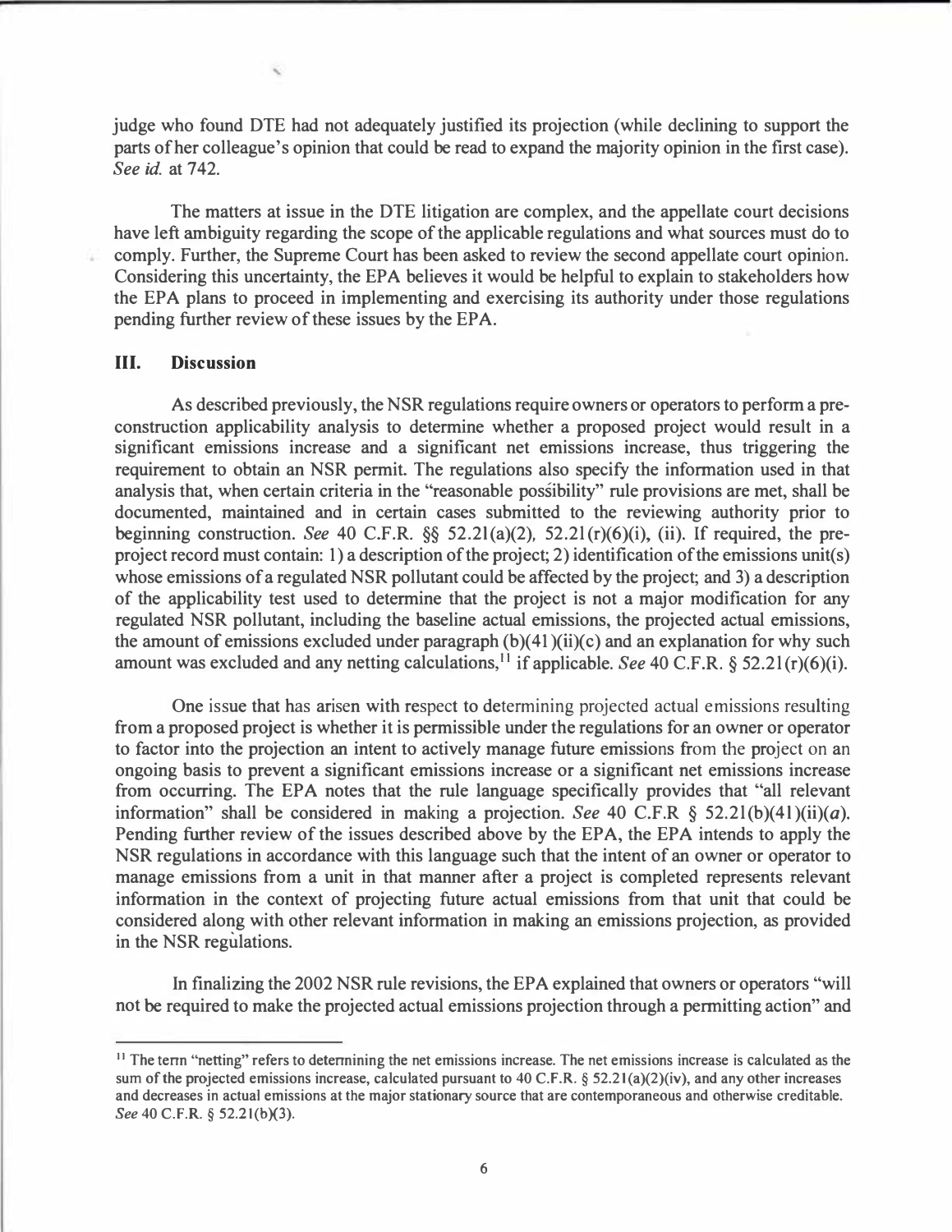that it "also believe[d] that it is not necessary to make ... future projections enforceable in order to adequately enforce the major NSR requirements. The Act provides ample authority to enforce the major NSR requirements if ... physical or operational change results in a significant net emissions increase at [a] major stationary source." 68 FR 80204 (December 31, 2002). Moreover, the regulations are clear that owners or operators need not obtain approval of their pre-project NSR applicability analyses from the reviewing authority before construction. <sup>12</sup>

As the EPA explained in 2002, a key objective of the projected actual emissions provisions was to avoid the need for permitting authority review of NSR applicability determinations prior to implementation of a project. The rules instruct the affected source to consider "all relevant information," (as defined in 40 C.F.R. §52.21(b)(41)(ii)) in making an applicability determination. They also include specific instructions as to when and how actual emissions projections must be documented and when post-project emissions monitoring and reporting is required. If an affected source complies with those requirements, it has satisfied the source obligations that are required under our NSR rules.

The NSR rules instruct the source to exclude from a projection those emissions that both could have been accommodated during the baseline period and that are unrelated to the project. Because increased emissions may be caused by multiple factors, the EPA has recognized that the source must exercise judgement to exclude increases for which the project is not the "predominant cause." 45 Fed. Reg. 32,327 (1992). The NSR rules provide no mechanism for agency review of procedurally compliant emission projections. To infer the existence of such a mechanism would be tantamount to inferring agency authority to require pre-approval of emissions projections. Such an outcome is inconsistent with the text of the EPA rules and with the agency's clearly stated intent in adopting those rules.

Consistent with these regulations, the EPA intends to focus on the fact that it is the obligation of source owners or operators to perform pre-project NSR applicability analyses and document and maintain records of such analyses as required by the regulations. It also intends to focus on the fact that the post-project monitoring, recordkeeping and reporting requirements provide a means to evaluate a source's pre-project conclusion that NSR does not apply and that the NSR applicability procedures make clear that post-project actual emissions can ultimately be used to determine major modification applicability. This is reflected in the following sentence: "Regardless of any such preconstruction projections, a major modification results if the project causes a significant emissions increase and a significant net emissions increase." 40 C.F.R. §  $52.21(a)(2)(iv)(b)$ . In addition, the post-project monitoring and record keeping requirements under the "reasonable possibility" rule provisions described previously further confirm the important role that actual post-project emissions data play in determining NSR applicability.

Based on the foregoing, and while further review of these issues by the EPA is pending, the EPA intends to implement and exercise its authority under the NSR provisions to clarify that

<sup>&</sup>lt;sup>12</sup> With respect to existing electric utility steam generating unit(s), for which submittal of the pre-project record is required before beginning actual construction, the regulations explicitly state: "Nothing in this paragraph ... shall be construed to require the owner or operator or such a unit to obtain any determination from the Administrator before beginning actual construction." 40 C.F.R. § 52.21(r)(6)(ii). For all other emissions unit categories, there is no requirement to submit the pre-project applicability record before construction.